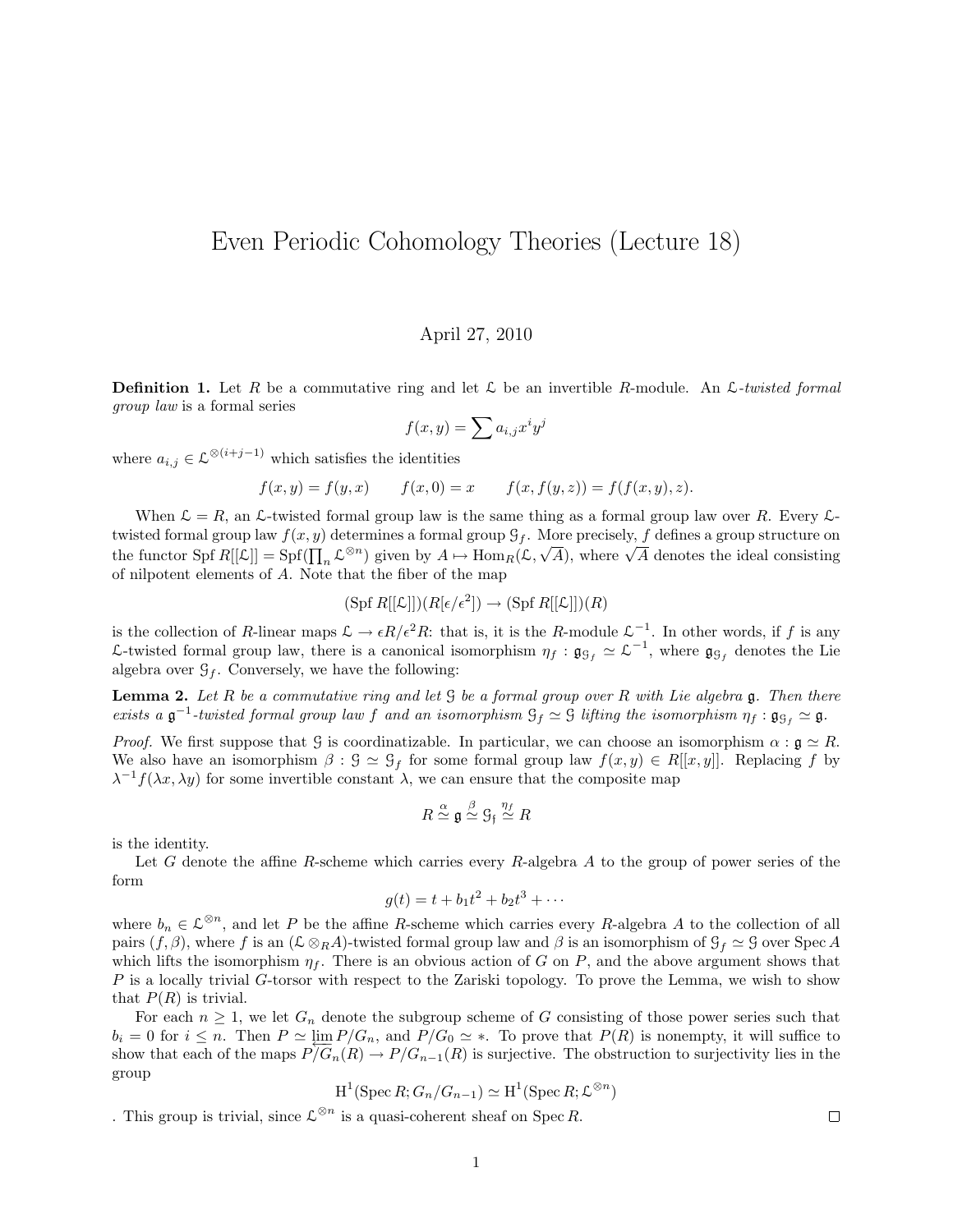**Remark 3.** Let R be a commutative ring and let  $\mathcal{L}$  be an invertible R-module. The data of an  $\mathcal{L}$ -twisted formal group law over R is equivalent to the data of a graded formal group law over the ring  $\bigoplus_{n\in\mathbf{Z}}\mathcal{L}^{\otimes n}$ , where  $\mathcal{L}^{\otimes n}$  has degree  $2n$ . That is, it is equivalent to giving a map of graded rings  $L \to \bigoplus_{n \in \mathbf{Z}} \mathcal{L}^{\otimes n}$ .

**Remark 4.** Let f be an  $\mathcal{L}$ -twisted formal group law over a commutative ring R. The following conditions are equivalent:

- (1) The associated formal group  $\mathcal{G}_f$  is classified by a flat map  $q : \text{Spec } R \to \mathcal{M}_{\text{FG}}$ .
- (2) The graded L-module  $\bigoplus \mathcal{L}^{\otimes n}$  is Landweber-exact.

By Landweber's theorem, condition (2) is equivalent to the sum  $\bigoplus \mathcal{L}^{\otimes n}$  being flat over  $\mathcal{M}_{\text{FG}}$ . In particular, this implies that  $\mathcal{L}^{\otimes 0} \simeq R$  is flat over  $\mathcal{M}_{FG}$ , so that  $(2) \Rightarrow (1)$ . The converse follows from the observation that  $\bigoplus \mathcal{L}^{\otimes n}$  is flat over R.

In the situation of Remark 4, we can apply Landweber's theorem to obtain a spectrum  $E_R$ , whose underlying homology theory is given by  $(E_R)_*(X) = MU_*(X) \otimes_L (\bigoplus_n \mathcal{L}^{\otimes n}).$ 

**Example 5.** Let R be the Lazard ring L and let  $\mathcal{L} = R$  be trivial, so that  $\bigoplus_{n} \mathcal{L}^{\otimes n}$  can be identified with  $L[\beta^{\pm 1}]$ . Then the above construction applies to produce a spectrum  $E_L$  whose homology theory is given by

$$
(E_L)_*(X) = \text{MU}_*(X) \otimes_L L[\beta^{\pm 1}] \simeq \text{MU}_*(X)[\beta^{\pm 1}].
$$

This spectrum is called the *periodic complex bordism spectra*, and will be denoted by MP. Just as MU can be realized as the Thom spectrum of the universal virtual complex bundle of rank 0 over BU, MP can be realized as the Thom spectrum of the universal virtual complex bundle of arbitrary rank over the space  $BU \times \mathbf{Z}$ . We have  $MP_0(X) = MU_{even}(X)$ .

Now suppose more generally, we are given a  $\mathcal{L}\text{-twisted formal group law }f$  over a commutative ring R satisfying the conditions of Remark 4. If we choose an isomorphism  $\mathcal{L} \simeq R$ , then we can identify f with a formal group law classified by a map  $L \to R$ , and  $\bigoplus_n \mathcal{L}^{\otimes n}$  with the ring  $R[\beta^{\pm 1}]$ . Then the homology theory  $E_R$  is given by

$$
(E_R)_*(X) = \mathrm{MU}_*(X) \otimes_L R[\beta^{\pm 1}] \simeq \mathrm{MP}_*(X) \otimes_L R.
$$

In particular, we have  $(E_R)_0(X) = \text{MP}_0(X) \otimes_L R = \text{MU}_{\text{even}}(X) \otimes_L R$ .

The above calculation can be expressed in a more invariant way. Recall that to any spectrum  $X$  we can associate a quasi-coherent sheaf  $\mathcal{F}_X$  on  $\mathcal{M}_{FG}$ , whose restriction to Spec L is given by  $MU_{even} X$ . Then  $(MU_{\text{even}} X) \otimes_L R$  is the pullback of  $\mathcal{F}_X$  along the map  $q : \text{Spec } R \to \mathcal{M}_{\text{FG}}$ . From this description, it is clear that the homology theory  $(E_R)_*$  depends only on the formal group  $\mathcal{G}_f$  (or equivalently, the map q), and not on the particular choice of formal group law  $f$ . This calculation globalizes as follows:

**Proposition 6.** Let q : Spec  $R \to \mathcal{M}_{FG}$  be a flat map. Then there exists a spectrum  $E_R$  which is determined up to canonical isomorphism (in the homotopy category of spectra) by its underlying homology theory, which is given by  $(E_R)_0(X) = q^* \mathcal{F}_X$  (so that, more generally,  $(E_R)_n(X) = (E_R)_0(\Sigma^{-n} X) = q^* \mathcal{F}_{\Sigma^{-n} X}$ ).

Remark 7. Suppose we have a commutative diagram



where q and  $q'$  are flat: that is, we have a Landweber-exact formal group over R whose restriction along a map of commutative rings  $R \to R'$  is also Landweber-exact. Then we get an evident map  $E_R \to E_{R'}$  (which is unique up to homotopy, by the results of the previous lecture).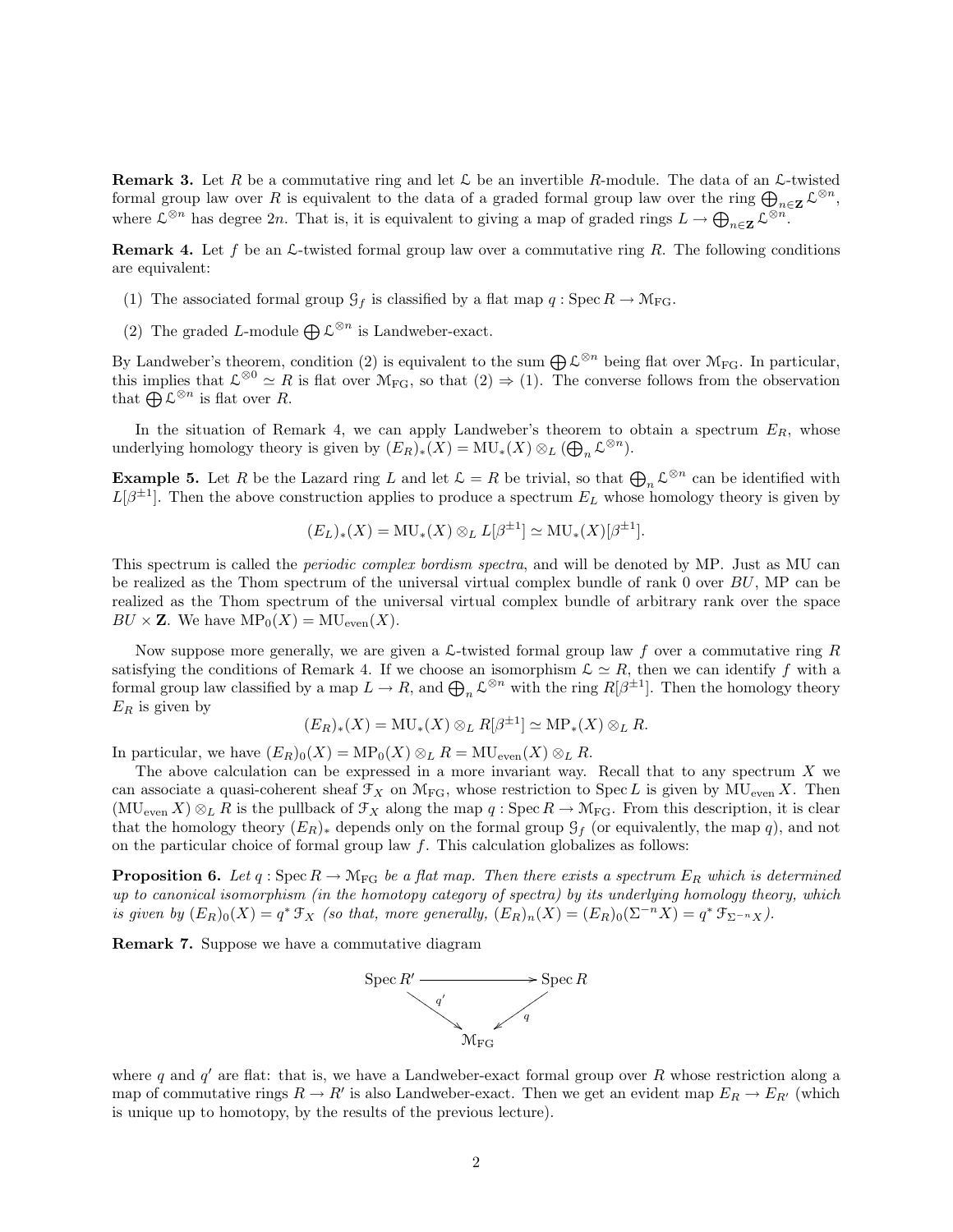**Proposition 8.** Suppose we are given flat maps  $q : \text{Spec } R \to \mathcal{M}_{FG}$  and  $q' : \text{Spec } R' \to \mathcal{M}_{FG}$ . Then the smash product  $E_R \otimes E_{R'}$  is homotopy equivalent to  $E_B$ , where B fits into a pullback diagram



*Proof.* It is clear that Spec B is flat over  $\mathcal{M}_{FG}$ . For simplicity, we will suppose that q and q' classify formal groups which admit coordinates, given by maps  $L \to R$  and  $L \to R'$ . Note that

$$
MP_0(MP) \simeq MU_{even}(MP) \simeq MU_*(MU)[b_0^{\pm 1}] \simeq MU_*[b_0^{\pm 1}, b_1, \ldots].
$$

Using this calculation, one sees that the diagram



is a pullback square, so that  $B \simeq R \otimes_L \text{MP}_0 \text{MP} \otimes_L R'.$ 

Now let  $X$  be any spectrum. We have

$$
(E_R \otimes E_{R'})_0(X) \simeq (E_R)_0(E_{R'} \otimes X) \tag{1}
$$

$$
\simeq \quad R \otimes_L \mathrm{MP}_0(E_{R'} \otimes X) \tag{2}
$$

$$
\simeq \quad R \otimes_L (E_{R'})_0(\text{MP} \otimes X) \tag{3}
$$

$$
\simeq R \otimes_L \text{MP}_0(\text{MP} \otimes X) \otimes_L R'
$$
 (4)

$$
\simeq R \otimes_L (MP \otimes MP)_0 X \otimes_L R'. \tag{5}
$$

where  $(MP \otimes MP)_0X$  is the pullback of  $\mathcal{F}_X$  to  $Spec MP_0MP \simeq Spec L \times_{M_{FG}} Spec L$ . It follows that  $(E_R \otimes$  $E_{R_0}$  is the pullback of  $\mathcal{F}_X$  to Spec B, thus giving a canonical homotopy equivalence  $E_R \otimes E_{R_0} \simeq E_B$ .

**Corollary 9.** For any flat map Spec  $R \to \mathcal{M}_{FG}$ , there is a canonical multiplication  $E_R \otimes E_R \to E_R$ , making  $E_R$  into a commutative and associative algebra in the homotopy category of spectra.

Proof. Form a pullback diagram

$$
\begin{array}{ccc}\n\text{Spec } B & \longrightarrow & \text{Spec } R \\
\downarrow & & \downarrow \\
\text{Spec } R & \longrightarrow & \mathcal{M}_{\text{FG}}\n\end{array}
$$

There is an evident diagonal map  $Spec R \to Spec B$ . By Remark 7, this induces a map

$$
E_R \otimes E_R \simeq E_B \to E_R.
$$

The commutativity and associativity properties of this construction are evident.

Let  $q: \text{Spec } R \to \mathcal{M}_{FG}$  be a flat map classifying a formal group with Lie algebra g, and let  $E_R$  the associated ring spectrum. By construction, we have

$$
\pi_n E_R \simeq \begin{cases} \mathfrak{g}^k & \text{if } n = -2k \\ 0 & \text{if } n = -2k+1. \end{cases}
$$

Let us now axiomatize this structural phenomenon:

 $\Box$